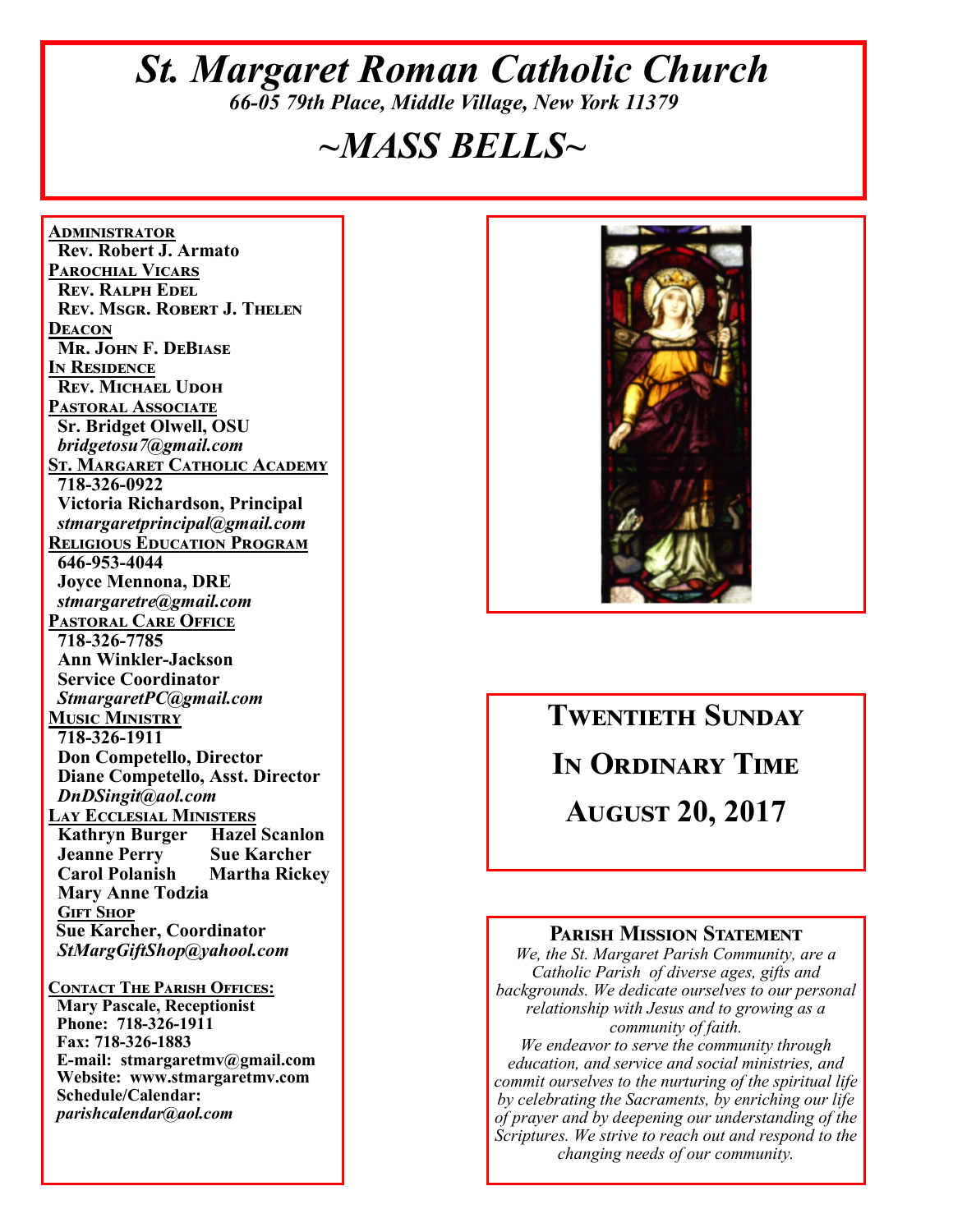## *MASSES FOR THE WEEK*

| SUN.<br><b>AUGUST 20 - TWENTIETH SUNDAY</b><br>7:30<br>9:00<br>10:30 | <b>IN ORDINARY TIME</b><br>Theresa & John Rice<br>Maria Ss. Della Soccorso/Michael e<br>Saverio Bosco/Daniele Bussa/Rosario,<br>Rosaria e Nunzio Toromina/Philippo e<br>Leonardo Curatolo e defunti della<br>Famiglia/Vincenzo, Mariano e Salvatore<br>Palmeri/Antonino Catalano/Giuseppe<br>Bongiorno/Maria e Calogero Ciaccio/<br>Robert Levine |
|----------------------------------------------------------------------|---------------------------------------------------------------------------------------------------------------------------------------------------------------------------------------------------------------------------------------------------------------------------------------------------------------------------------------------------|
| <b>NOON</b>                                                          | People of the Parish                                                                                                                                                                                                                                                                                                                              |
| 5:00PM                                                               | <b>Maureen Connelly</b>                                                                                                                                                                                                                                                                                                                           |
| MON.                                                                 | <b>AUGUST 21 - ST. PIUS X</b>                                                                                                                                                                                                                                                                                                                     |
| 7:00                                                                 | Anna DiLeone                                                                                                                                                                                                                                                                                                                                      |
| 9:00                                                                 | Joseph Mugno                                                                                                                                                                                                                                                                                                                                      |
| TUE.                                                                 | <b>AUGUST 22 - THE QUEENSHIP OF</b><br>THE BLESSED VIRGIN MARY                                                                                                                                                                                                                                                                                    |
| 7:00                                                                 | <b>Leonard Mecca</b>                                                                                                                                                                                                                                                                                                                              |
| 9:00                                                                 | Marie Loiacano                                                                                                                                                                                                                                                                                                                                    |
| WED.                                                                 | <b>AUGUST 23 - ST. ROSE OF LIMA</b>                                                                                                                                                                                                                                                                                                               |
| 7:00                                                                 | <b>Welfare of Annie Giblin</b>                                                                                                                                                                                                                                                                                                                    |
| 9:00                                                                 | Sister Brigid Kelly                                                                                                                                                                                                                                                                                                                               |
| THU.                                                                 | <b>AUGUST 24 - ST. BARTHOLOMEW</b>                                                                                                                                                                                                                                                                                                                |
| 7:00                                                                 | Rose O'Brien                                                                                                                                                                                                                                                                                                                                      |
| 9:00                                                                 | John & Agnes Brzuzan                                                                                                                                                                                                                                                                                                                              |
| FRI.<br>7:00<br>9:00                                                 | <b>AUGUST 25 - STS. LOUIS/JOSEPH</b><br><b>CALASANZ</b><br>Harvey Karcher (ANNI)<br>Colette E. Weiner                                                                                                                                                                                                                                             |
| SAT.<br>8:30<br>5:00PM Vittorio Grillo                               | <b>AUGUST 26 - WEEKDAY</b><br><b>COLLECTIVE: Vittorio Grillo</b>                                                                                                                                                                                                                                                                                  |
| SUN.<br>7:30<br>9:00<br>10:30                                        | <b>AUGUST 27 - TWENTY-FIRST</b><br><b>SUNDAY IN ORDINARY TIME</b><br>People of the Parish<br>Frank Aguggia<br>Maria Stephens<br><b>NOON</b> Frank Coccaro<br>5:00PM Chester & Eleanor Kapica                                                                                                                                                      |

#### **PROPER ATTIRE FOR MASS**

Please remember that what we do at Mass is a special meeting with our God in His Word and His Sacrament. Dress appropriately for this encounter with the Holy One.

## **PARISH INFORMATION**

**If you're not registered, please visit the Rectory office, which is open from Monday through Friday, 9 am to noon and 1 pm to 7:30 pm.** 

**CONFESSIONS** - Saturday, 4-4:45 pm or by appointment with a priest.

**NOVENA** to Our Lady of the Miraculous Medal Mondays after the 9am Mass.

**MORNING PRAYER** daily from Monday through Friday at 8:45 am.

**BAPTISMS** take place on the 1st and 3rd Sundays of the month. Please call the rectory for an appointment and to register your child.

**WEDDINGS MUST** be scheduled at least six months in advance by appointment with a priest or a deacon. Please call the rectory office. For marriage preparation information visit www.pre-cana.org.

**THE BEREAVEMENT GROUP** meets on the 1st and 3rd Thursday of the month at 10 am in the Convent meeting room. Call Ann at 718-326-7785.

**THE ENGLISH CHOIR** rehearses on Tuesday, at 7 pm in the Church. Tenors and baritones needed!

**IL CORO ITALIANO** prattica ogni Domenica prima della Messa Italiana.

**THE CHILDREN'S CHOIR** rehearses on Monday, from 6-7 pm in the Church. For more info, DnDsingit@aol.com

**BOY SCOUT TROOP #119** meets on Tuesdays from 7:15-9 pm in the Parish Hall. New members are welcome, age 10 1/2 & up. Call Mr. Krzewski, 718-894-4099.

**CUB PACK #119** meets on Mondays from 7-8:30 pm in the Parish Hall. New members welcome, age 6 to 10-1/2. Call Mr. Krzewski, 718-894-4099.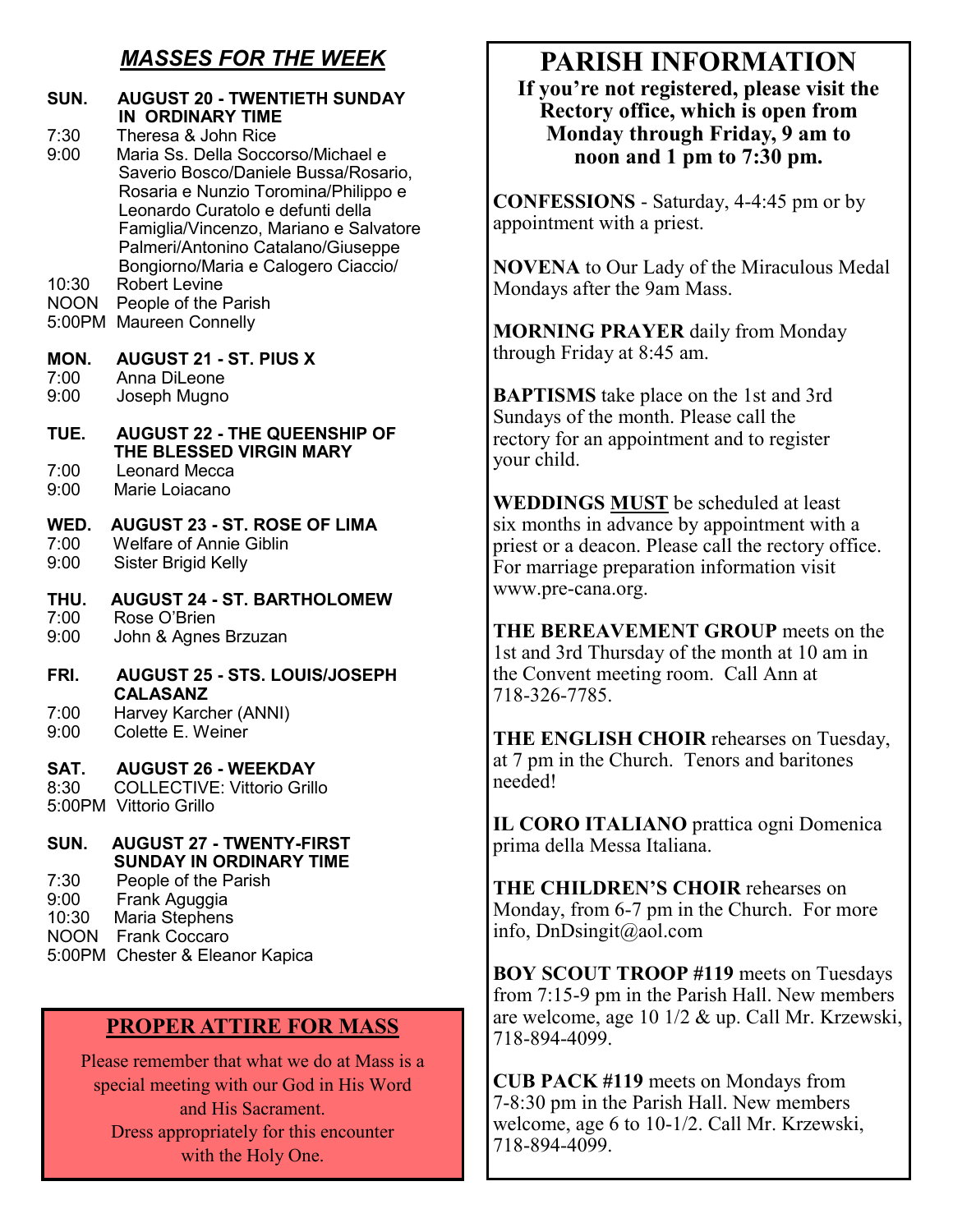## PLEASE PRAY FOR OUR SICK

Karen Guarascio, Connie Faccibene, Eileen Hinrichs, Linda Frazier, Angela Lenihan, Carol Falk, Cari Ann Falk-LoBello, Glen Falk, David J. McConville, Ronald Frazier, John Downer, Robert Sabini, Lee Falk, Patricia Johnson, Scott White, Baby McKinley Kelleher, Isabelle Azzaro, Lucy Lento, Sean Harrison, Michael Russo, Frank Cesare, Justin James Quirke, Rose Healy, Parrish Wert, Michael Hirst, Linda Castagna, Elizabeth Ott, Marion Caracciola, Baby Keila Mary Champoli, Brooke and Alexa Renda, The Ferrugio Family, Dorothy Mai, Marc Gandasegui, Bob & Karen Schaefer, Maureen Harvey, Sandra Slattery, Shirley Chesley, Jim Daniels, Lola Anderson, George MGarry, Michael Mavin, Denis Fink, Marc Pagnozzi, Rose Gorman, Gerard Michels, John Vannata, Richard Santangelo, Joseph Simon,

#### *The names will remain for 3 months ONLY, unless you call 326-1911 and ask for continued prayers*

**Prayer Requests Pray for vocations to the Priesthood and Religious Life. Please pray for our men and women from our Parish serving in the defense of our country: Lt. Col. Thomas Frohnhoefer Sgt. Robert A. Domenici** 



*WE RECALL OUR BELOVED DECEASED Especially, William Seelig, Saveria Prozioso, May they rest in Christ's Peace!* 

## *CALLED TO ACT IN GOD'S NAME*

 "Let all the nations praise you!" (Psalm 67:4) today's psalm response exclaims. In the psalms and other Hebrew scriptures, this kind of innovation is actually an invitation to God to act, to intervene in human lives in a manner that will cause everyone not just the Chosen People - to give praise. Stated a bit more strongly, it is something of a "put up or shut up" challenge to God, the sort of strong statement the psalmists of Israel, trusting in their intimate and loving relationship with God, were not afraid to make.

 The Gospel has its own exclamation, announcing the appearance of the Canaanite women with "Behold!"

(Matthew 15:22) "Behold! Is a scriptural flag that tells us that God is about to act or announce something through an individual or a situation. In the case of Jesus, God was going to act through this woman, whom nobody among Jesus' followers would have believed to be an agent of the divine will. Like the psalmists, we might passively inform or perhaps even actively challenge God to do something so that everyone will come to belief, but God will always turn the tables on us. It becomes our calling, our duty to behold the situations and persons of our daily lives so that God can act through us, so the Kingdom can be announced through our living.

### **TODAY'S READINGS**

**First Reading** - Thus says the LORD: "Stand firm in justice; do what is right" (Isaiah 56:1, 6-7).

**Psalm** - O God, let all the nations praise you! (Psalm 67).

**Second Reading** - The gifts and the calling of God are unable to be revoked (Romans 11:13-15, 29-32).

**Gospel** - Jesus told the Canaanite woman of great faith, "It shall be done as you wish" (Matthew 15:21-28).

#### **READINGS FOR THE WEEK**

| Monday:   | Jgs 2:11-19; Ps 106:34-37, 39-40,<br>43ab, 44; Mt 19:16-22  |  |
|-----------|-------------------------------------------------------------|--|
| Tuesday:  | Jgs 6:11-24a; Ps 85:9, 11-14;<br>Mt 19:23-30                |  |
|           | Wednesday: Jgs 9:6-15; Ps 21:2-7; Mt 20:1-16                |  |
| Thursday: | Rv 21:9b-14; Ps 145:10-13, 17-18;<br>Jn 1:45-51             |  |
| Friday:   | Ru 1:1, 3-6, 14B-16, 22; Ps 146:<br>5-10; Mt 22:34-40       |  |
| Saturday: | Ru 2:1-3, 8-11; 4:13-17; Ps 128:<br>1b-5; Mt 23:1-12        |  |
| Sunday:   | Is 22:19-23; Ps 138:1-3, 6, 8;<br>Rom 11:33-36; Mt 16:13-20 |  |
|           |                                                             |  |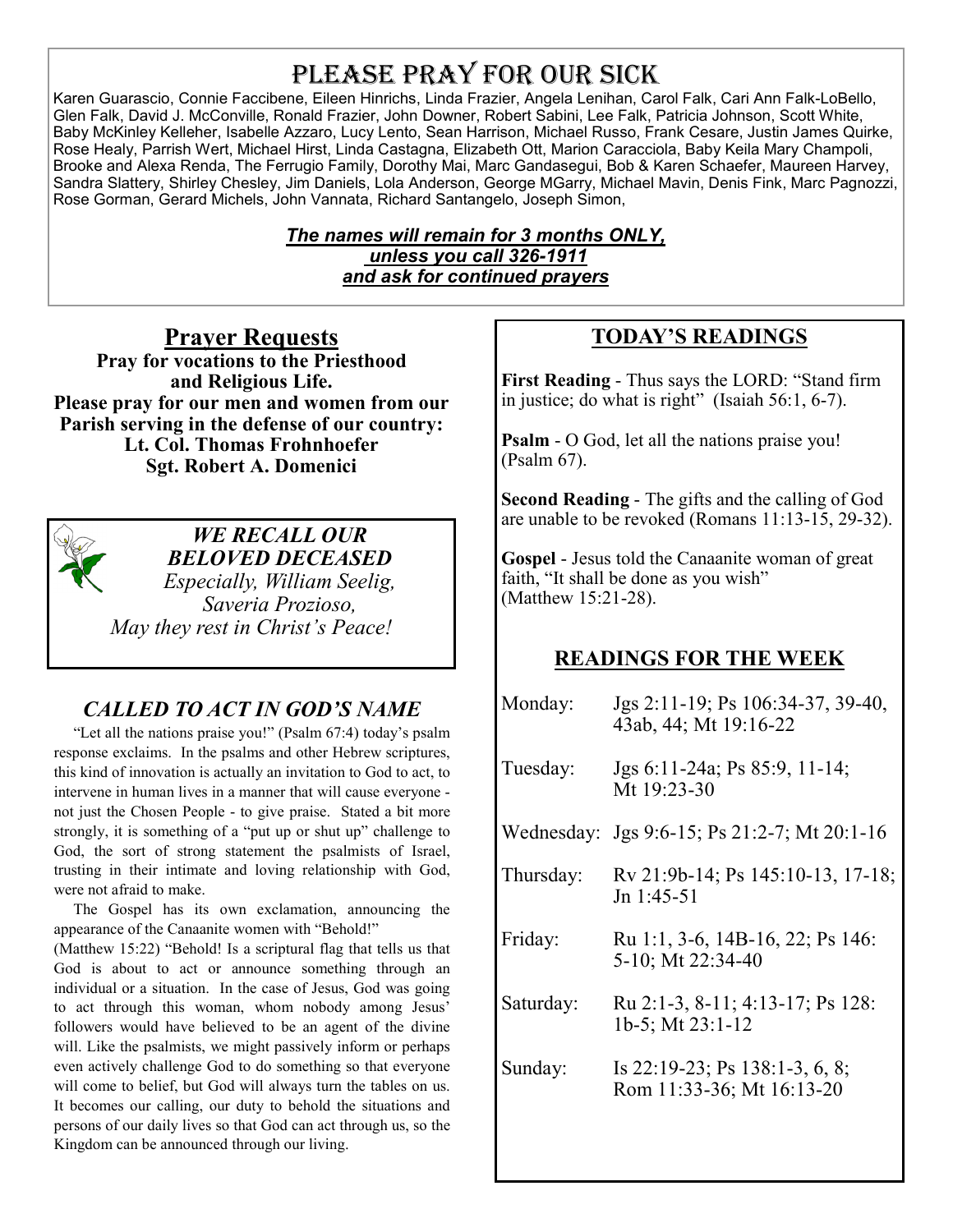## *RELIGIOUS EDUCATION REGISTRATION*

is now available online! Click here: http.//stmargaretmv.com/ religiouseducationprogram/ online-form/or visit our website at www.stmargaretmv.com and go to the Religious Education Program page. You can print forms and drop them off, or fill out the forms right online as well as pay online. We offer our program on Wednesdays for grades 1-8. Grades 1-4 meet from 4-5:30pm and the older grades meet evenings from 7-8:15pm. We are also offering an enrichment class for grade 8 that meets on Mondays from 4-5:15pm. If you have questions, please feel free to call 646-953-4044 or email stmargaretre@gmail.com, refer to the website or our parish app for updates in Religious Education. Blessings!

**~ Ms. Joyce** 

## **FAITH DIRECT**

 Thank you for being a part of our St. Margaret Parish family. I appreciate all that you do for our parish and community by sharing your God-given gifts of time, talent, and treasure. Your active participation in the life of our parish helps us to fulfill our vision and mission.

 As you prepare for the end of summer and the start of a busy fall, consider that St. Margaret Parish continues to be open for Mass, numerous activities, and the Sacraments. Consider enrolling in eGiving through *Faith Direct* so that your gift can reach us even when you cannot. Your generosity through *Faith Direct* can help provide the consistent resources we need to operate our parish ministries.

 **Our collections have fallen well below the level needed to meet payrolls and bills.** 

 Visit www.faithdirect.net and use our Church code **NY299.** 

 Thank you for your continued support of our parish family! May God, who is never outdone in generosity, bless you,

#### **~Fr. Armato**

*Much prayer, much power! Little prayer, little power! No prayer, no power!* 

## *EMERGENCY BLOOD DRIVE UPDATE*

Many, many thanks from the New York Blood Center to all who responded to the request for much needed blood donations. Last Sunday's Emergency Blood Drive was a *BIG SUCCESS!*  We are happy to report that 68 units of blood were collected. Very special thanks go to parish Blood Drive volunteers, Terry Basedow, Patti Caruana and all of the Girl Scouts, Anne & Tom Lenihan and Martha Rickey who provided service above and beyond the call of duty to make the blood donation process run so smoothly throughout the day.

A job well done by all!!



*AN INVITATION* 

With three simple words, "Come and see . . ." Jesus invited the apostles to get to know him, and each other, as they traveled together in faith. This group of acquaintances, soon to be friends, accepted Jesus' invitation and formed a small community. *ARISE* is about building the same kind of small faith-sharing communities.

> *Sign-up Sundays September 10th and 17th*

**SAVE THE DATE . . . OCTOBER 7, 2017 PARISH FALL DINNER/DANCE DETAILS TO FOLLOW . . .**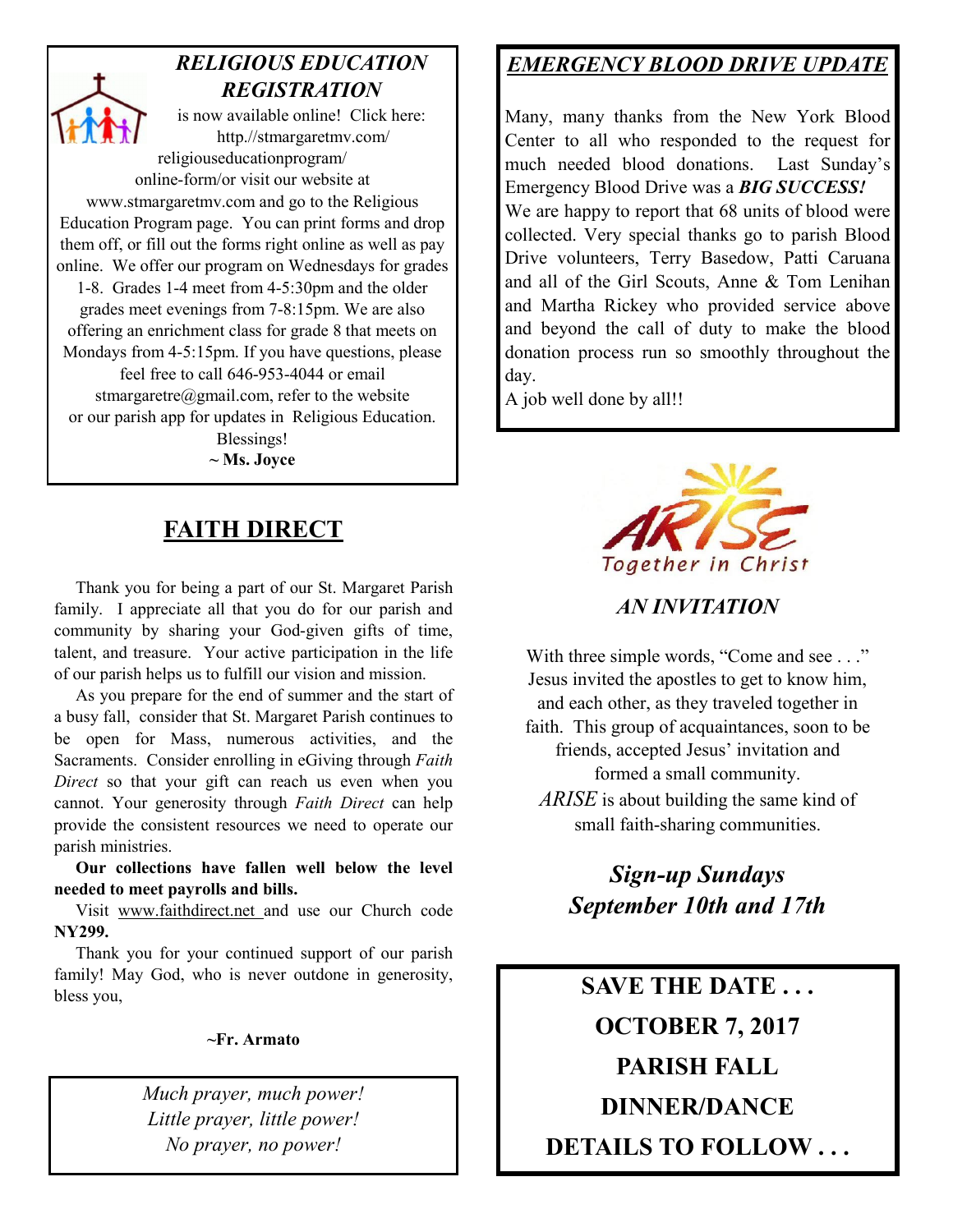## **NEW OPENING TIME**

Please be advised that the *church will be opened on Sunday mornings at 7:00AM.*  This still should allow early worshippers sufficient time to pray their private devotions before the 7:30AM Mass. Thank you for your cooperation.

### *TREASURES FROM OUR TRADITION*

 Once the way was cleared for additional Eucharistic Prayers, those who were appointed to compose them had to look deep within the tradition for sources. One of the prescriptions for new prayers was that they be

"unencumbered by useless repitition." From the start, therefore, the writers know that the old Roman Canon, which had the priest bowing and crossing himself many time in a long, complex prayer, was not a model of simplicity.

 Aside from the prayers treasured by Eastern Christians, there is an obvious model from ancient Rome. For about a hundred years now, the historical text "Apostolic Tradition" has shed some light for us on the shadowy shape of worship in the early church. In it, its author, Hippolytus, took care to record the actual texts of worship used at the time. He himself has a shadow side, since he was so ardently conservative in his tastes that he broke ties with the Bishop of Rome and became first in a line of history's anti-Popes. At the eleventh hour, however, he reconciled with his enemies and actually died a martyr. In fact, he was shipped off to the Sardinian mines as a slave with the true Pope as his companion in chains. Because his tussle with the Pope was over theological innovations and not liturgical texts, we are sure that his account of the style of Eucharistic Prayer in the third century is accurate. It forms the core of today's Eucharistic Prayer II.

*PLEASE TAKE NOTE . . . The English Choir will resume rehearsals on Tuesday, August 29th at 7pm in the Church. All are welcome!* 



## **THE ST. VINCENT dePAUL FOOD PANTRY**

is located at 66-25 79 Place The pantry is open on WEDNESDAY from 10am to 12 Noon.

**Due to the large food donations (1700 items) from Eagle Scout candidate, Sebastian, the food pantry can no longer accept food donations due to lack of space. Exceptions are ground coffee, canned or powdered milk, canned meats and canned fruit. Thank you for your generosity.** 

#### **SAINT MARGARET GIFT SHOP**

Open Saturdays, 4pm - 5pm and Sundays, 9am - 1pm We have a selection of religious goods: Rosaries - Medals - Gifts - Crucifixes Statues - Bibles and other books **AND MORE!** 

If we don't have it, we'll try to get it for you. The Gift Shop is located in the rectory. Please use the red side door in the parking lot.

If the door is closed, please knock. Contact us: StMargGiftShop@yahoo.com

#### **THE GIFT SHOP WILL BE CLOSED ON** *WEDNESDAYS* **DURING JULY AND AUGUST**

#### **THE MINISTRY OF CONSOLATION NEEDS YOUR HELP!**

We are looking for volunteers to act as companions, greeters and bakers. Couples are encouraged to join and would be able to work together. Training is provided, and the only requirement for a position is empathy and wanting to help others through a difficult time. People who are still working full time can also participate. For further information please contact Martha Rickey, 646-321-3291 or marspeaks@aol.com.